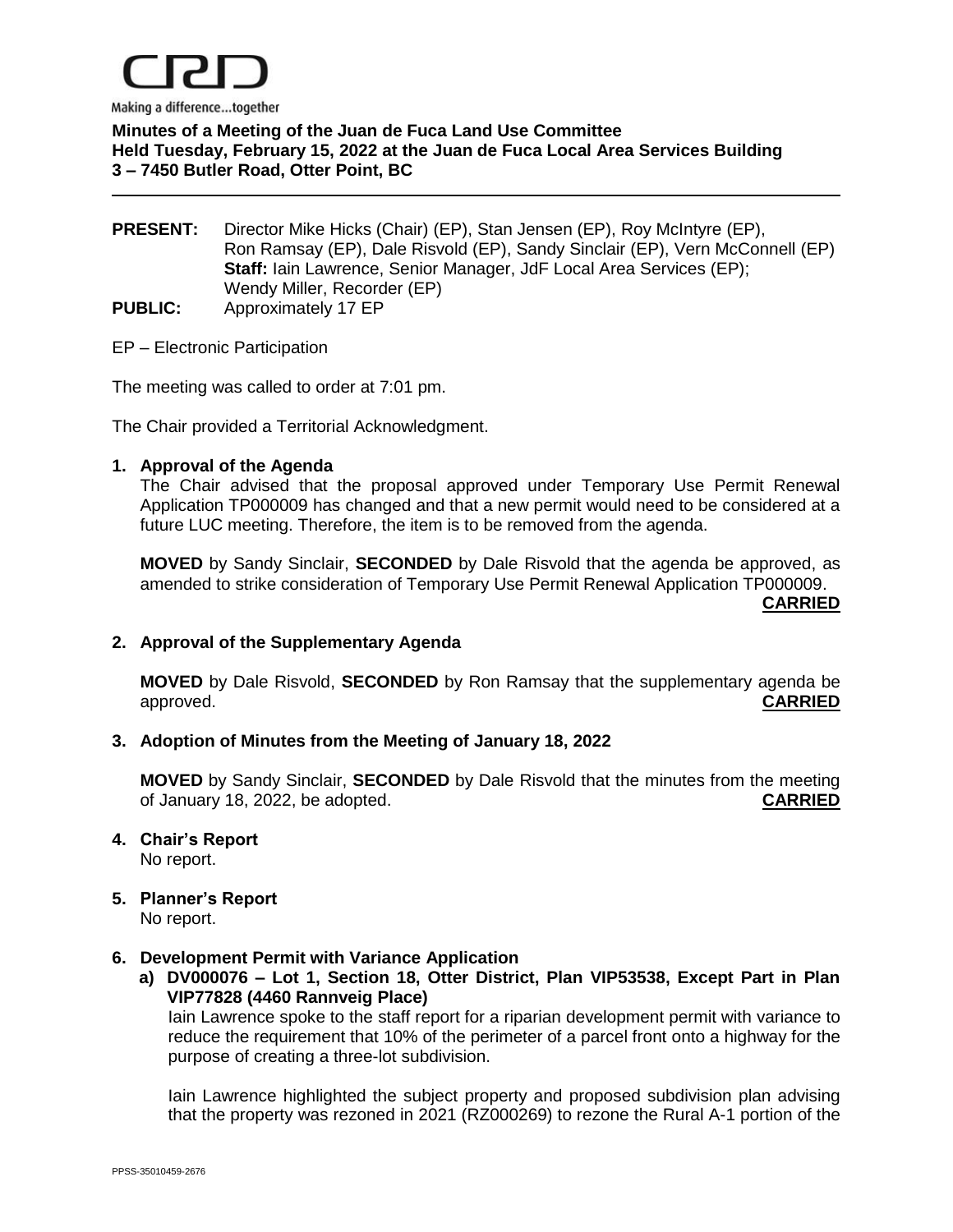property to Rural Residential 2 (RR-2) for the purpose of creating two 1.0 hectare parcels and to adjust the Agricultural 1 (AG-1) zone boundary to align with the proposed plan of subdivision. It was reported that Riparian Assessment report provided by the applicant addressed the *Riparian Areas Protection Regulations (RAPR)* and the Watercourses and Wetland Areas DP guidelines. The report confirmed that the driveway and all structures located on proposed Lot 3 are outside of the Streamside Protection and Enhancement Area (SPEA). It was advised that the owner will put in place a reciprocal access easement between proposed Lots 1 and 2 to utilize the existing driveway.

Iain Lawrence confirmed that no comments were received in response to the notice of intent mailed to the owners and occupiers of land within 500 m of the subject property.

The Chair confirmed that the applicant was present.

**MOVED** by Sandy Sinclair, **SECONDED** by Dale Risvold that the Juan de Fuca Land Use Committee recommends to the Capital Regional District Board:

That Development Permit with Variance DV000076, for Lot 1, Section 18, Otter District, Plan VIP53538, Except Part in Plan VIP77828, to authorize a three-lot subdivision and to vary Juan de Fuca Land Use Bylaw No. 2040, Part 1, Section 3.10(4) by reducing the frontage requirement for proposed Lot 1 from 10% (67.27 m) of lot perimeter to 1.1% (7.31 m), and for proposed Lot 2 from 10% (56.36 m) of lot perimeter to 1.6% (9.35 m), as shown on the plans prepared by J.E. Anderson, dated January 4, 2022, be approved.

**CARRIED**

Stan Jensen entered the meeting at 7:09 pm.

# **7. Zoning Amendment Application**

**a) RZ000275 - Lots A-H, and J and K, District Lot 87, Renfrew District, Plan EPP31225 (Kirby Creek Road)**

Iain Lawrence spoke to the staff report for a joint application to rezone the subject properties from Forestry (AF) to Rural 2 (RU2).

Iain Lawrence highlighted the subject properties and outlined the RU2 zone. It was advised that the RU2 zone was created in response to the site specific rezoning of a split zoned Rural A and AF parcel in Shirley in 2019 and that the RU2 zone is considered appropriate for properties in the 4 ha range that have been removed from the Private Managed Forest Land program.

Iain Lawrence directed attention to one submission as included in the supplementary agenda which asks that consideration be given to adding equestrian use to the RU2 zone.

Iain Lawrence responded to questions from the LUC advising that the RU2 zone would permit such structures a barns and stables, as well as the outdoor keeping of livestock.

**MOVED** by Ron Ramsay, **SECONDED** by Vern McConnell that staff be directed to refer proposed Bylaw No. 4464, "Juan de Fuca Land Use Bylaw, 1992, Amendment Bylaw No. 155, 2022" to the Shirley/Jordan River Advisory Planning Commission, appropriate CRD departments and the following external agencies and First Nations for comment: BC Hydro District of Sooke FLNR - Archaeology Branch FLNR - Ministry of Forests, Lands, Natural Resource Operations and Rural Development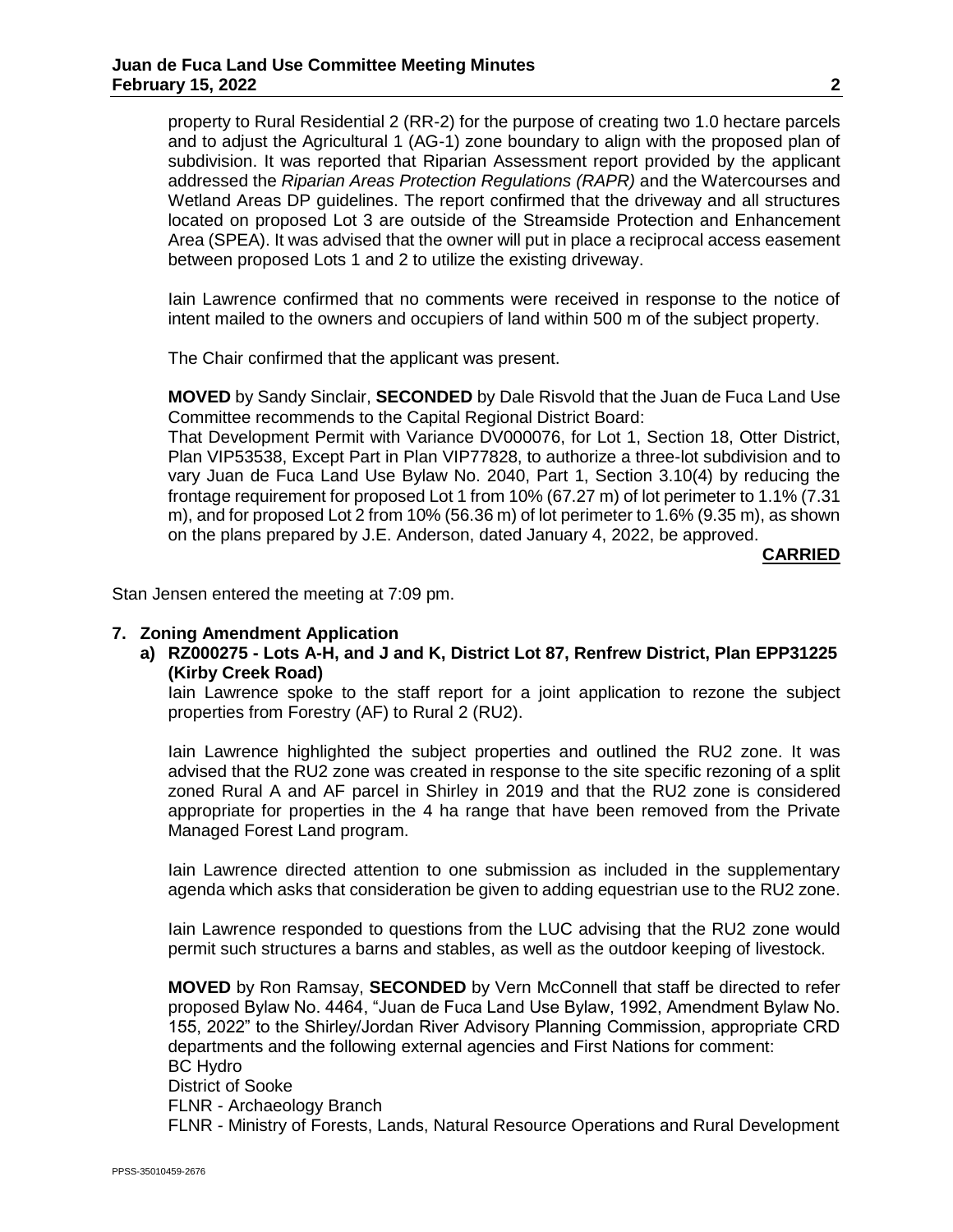FLNR - Water Protection Section Island Health Ministry of Agriculture Ministry of Transportation & Infrastructure RCMP Shirley Fire Department Sooke School District #62 Pacheedaht First Nation T'Sou-ke First Nation

**CARRIED**

### **8. Comprehensive Community Development Plan Amendment Applications**

**a) RZ000276 - Blocks D and E, District Lots 751 and 911, Renfrew District, Plan EPC2056 (Crown Lease #927321)**

Iain Lawrence spoke to the staff report for the application to rezone the subject area from Marine (M) to a new Commercial Marina (CM-1) zone in order to permit a commercial marina, community use services, food service establishments and retail establishments.

Iain Lawrence highlighted the subject property and advised that:

- the subject area is included in the Port Renfrew Water Supply Local Service Area
- an amendment is being pursued to add the subject area to the Port Renfrew Fire Protection Local Service Area
- the subject property was initially granted status as a Licence of Occupation area by the Province on February 25, 2016
- the marina is operating under Temporary Use Permit TP000008 which was issued by the CRD in 2016 and renewed in 2019
- Temporary Use Permit TP000008 will expire on July 24, 2022

Iain Lawrence outlined Bylaw No. 4473, which would create the proposed new CM-1 zone, and directed attention to one submission as included in the supplementary agenda which noted concern regarding notification of public participation at meetings.

The Chair confirmed that the application agent was present.

Iain Lawrence responded to questions from the LUC advising that, should the LUC support referral, the proposal will be referred to Planning and Protective Services to comment on fire protection requirements. The proposal would also be referred to a public information meeting as there is no active Advisory Planning Commission for Port Renfrew.

LUC discussion ensued regarding the option of the proposal not being considered at a public hearing.

Iain Lawrence clarified that a public hearing is not required when a proposed bylaw is consistent with a community's Official Community Plan. Direction to proceed or not proceed to public hearing is considered after the CRD Board gives a bylaw second reading.

The Chair confirmed that consideration of a public hearing would be considered after the public information meeting.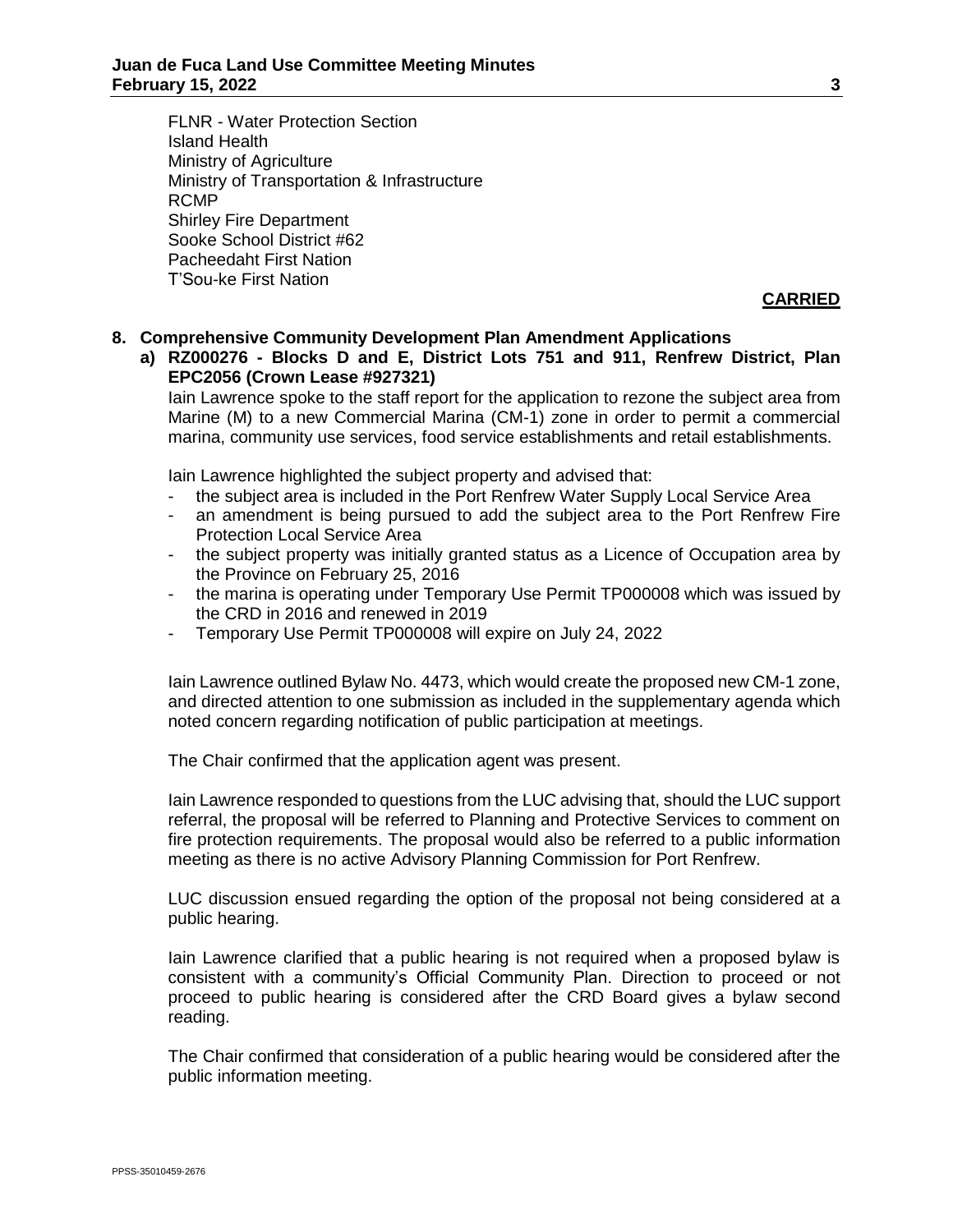The applicant responded to questions from the LUC advising that:

- a separate application has been submitted for the upland portion of the development area
- the Ministry of Transportation and Infrastructure has indicated support for registration of an easement through the upland portion of the development area to the marina site

**MOVED** by Roy McIntyre, **SECONDED** by Ron Ramsay that staff be directed to refer proposed Bylaw No. 4473, "Comprehensive Community Development Plan for Port Renfrew, Bylaw No. 1, 2003, Amendment Bylaw No. 14, 2022" to a Public Information Meeting, appropriate CRD departments and the following external agencies and First Nations for comment: BC Hydro Cowichan Valley Regional District Department of Fisheries and Oceans FLNR - Archaeology Branch FLNR - Ministry of Forests, Lands, Natural Resource Operations and Rural Development Island Health Ministry of Transportation & Infrastructure RCMP Sooke School District #62 Pacheedaht First Nation

### **CARRIED**

### **b) RZ000277 - Lot 1, Section 97, Renfrew District, Plan EPP24972; and part of Section 97, Renfrew District Shown Coloured Red on Plan 344R (17110 Parkinson Road)** Iain Lawrence spoke to the staff report for the application to rezone the subject properties

from Community Residential – One (CR-1) to a new Multiple Family Residential (MR-1) zone in order to permit residential development in the form of single family dwellings, duplexes, townhomes, and apartment units.

Iain Lawrence highlighted the subject properties and outlined Bylaw No. 4477 which would create the proposed new MR-1 zone and define the uses that would be permitted by the MR-1 zone.

Iain Lawrence directed attention to one submission as included in the supplementary agenda which is the same submission received for the marina application (RZ000276).

Iain Lawrence responded to a question from the LUC confirming that the proposal will be referred to Planning and Protective Services for comment by the Port Renfrew Fire Department. It was further confirmed that the staff recommendation incorrectly notes the proposed as Bylaw No. 4473.

Kristine Gatzke stated that Pacheedaht First Nation has submitted comment on the application and that Pacheedaht will be considering the proposal through a parallel process.

The Chair reported that Iain Lawrence will be meeting directly with Pacheedhat to discuss the Port Renfrew applications.